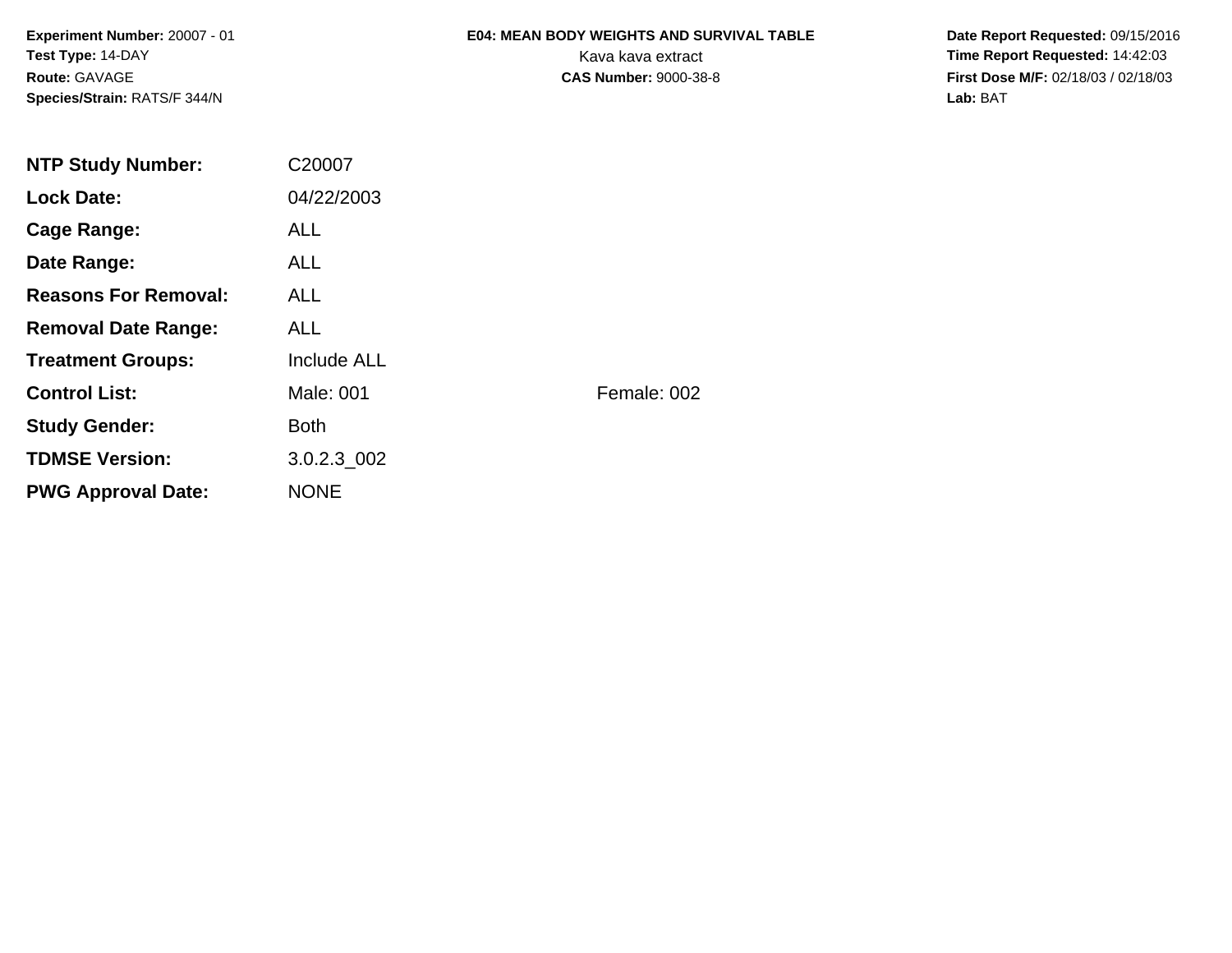**Experiment Number:** 20007 - 01**Test Type:** 14-DAY**Route:** GAVAGE**Species/Strain:** RATS/F 344/N

## **E04: MEAN BODY WEIGHTS AND SURVIVAL TABLE**

 **Date Report Requested:** 09/15/2016 Kava kava extract **Time Report Requested:** 14:42:03 **First Dose M/F:** 02/18/03 / 02/18/03<br>Lab: BAT **Lab:** BAT

**MALE**

| <b>DAY</b>                | 0 G/KG |    | 0.125 G/KG  |                        |    | 0.25 G/KG |                 |              |       | $0.5$ G/KG             |   |       | 1.0 G/KG        |    |       | <b>2.0 G/KG</b>        |     |  |
|---------------------------|--------|----|-------------|------------------------|----|-----------|-----------------|--------------|-------|------------------------|---|-------|-----------------|----|-------|------------------------|-----|--|
|                           | WT(G)  | N  | WT(G)       | %<br>OF<br><b>CNTL</b> | 14 | WT(G)     | %<br>OF<br>CNTL | N            | WT(G) | %<br>OF<br><b>CNTL</b> | N | WT(G) | %<br>OF<br>CNTL |    | WT(G) | %<br>OF<br><b>CNTL</b> | N   |  |
|                           | 104.1  | IJ | 103.0       | 98.9                   |    | 102.9     | 98.8            | $5^{\circ}$  | 101.8 | 97.7                   |   | 103.2 | 99.7            |    | 103.7 | 99.6                   |     |  |
| 8                         | 138.6  | v  | 137.1       | 98.9                   |    | 134.7     | 97.2            | $\mathbf{b}$ | 134.5 | 97.1                   | 5 | 136.7 | 98.7            | .5 | 129.9 | 93.8                   | . ს |  |
| <b>TERM</b><br><b>SAC</b> | 186.7  |    | 186.8 100.0 |                        | 5  | 185.4     | 99.3            | 5.           | 183.5 | 98.3                   |   | 186.2 | 99.7            |    | 175.8 | 94.1                   | 5   |  |

\*\*\* END OF MALE \*\*\*